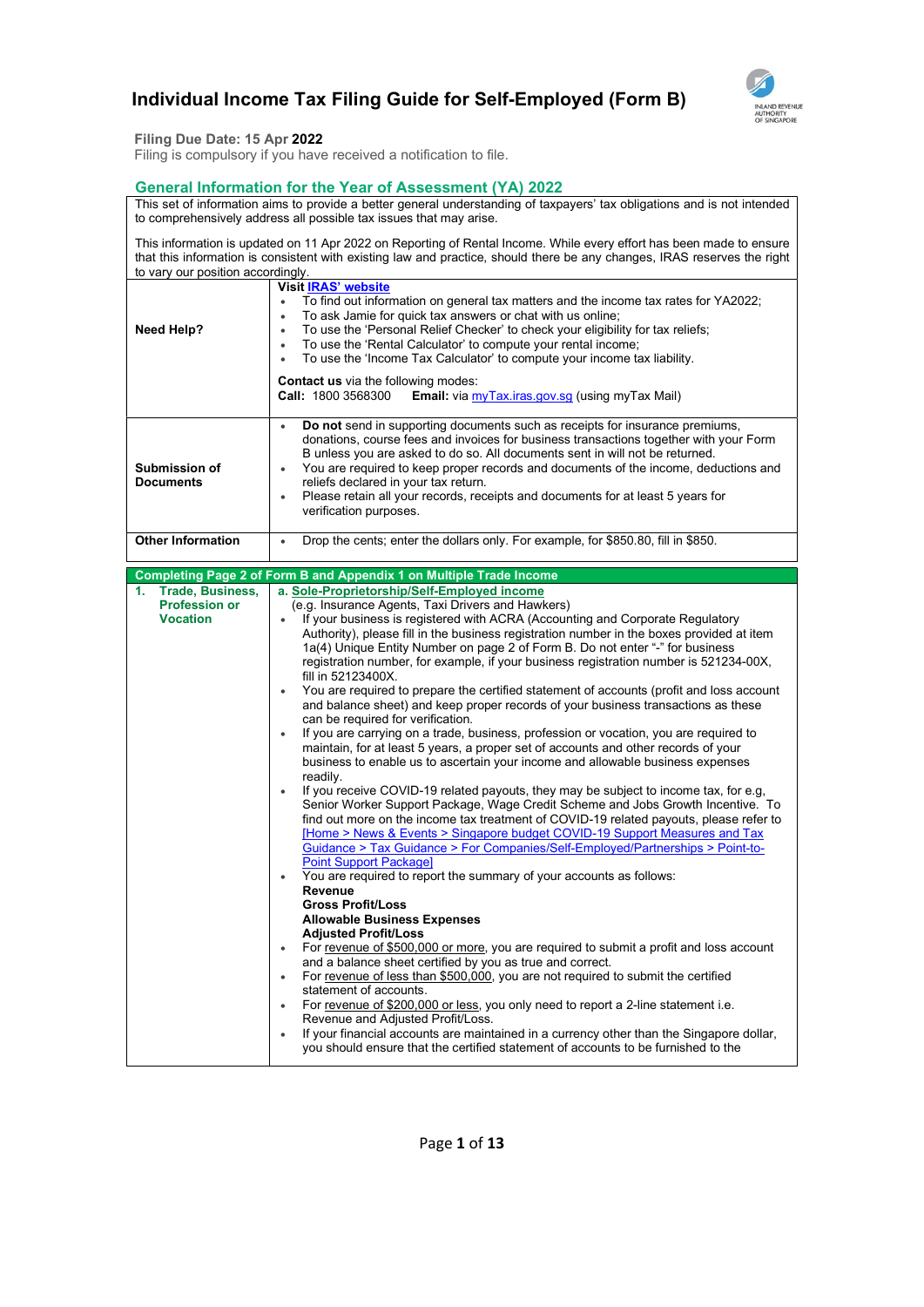| Comptroller is prepared in that foreign currency. However, the 4-line statement in your<br>tax return should be declared in Singapore currency.<br>The Wage Credit Scheme (WCS) payments will be automatically included by IRAS and<br>$\bullet$<br>you do not need to separately declare the receipt.                                                                                                                                                                                                                                                                                                                                                                                                                                                                                                                                                                                                                                                                                                                                                                                                                                                                                                                                                                                                                                                                                                                                                                                                                                                                                                                                                                     |  |
|----------------------------------------------------------------------------------------------------------------------------------------------------------------------------------------------------------------------------------------------------------------------------------------------------------------------------------------------------------------------------------------------------------------------------------------------------------------------------------------------------------------------------------------------------------------------------------------------------------------------------------------------------------------------------------------------------------------------------------------------------------------------------------------------------------------------------------------------------------------------------------------------------------------------------------------------------------------------------------------------------------------------------------------------------------------------------------------------------------------------------------------------------------------------------------------------------------------------------------------------------------------------------------------------------------------------------------------------------------------------------------------------------------------------------------------------------------------------------------------------------------------------------------------------------------------------------------------------------------------------------------------------------------------------------|--|
| Revenue is the total receipts, before deduction of expenses, of your business during the<br>accounting year ended 2021 and will include:<br>Sales proceeds from goods sold;<br>Market value of the trading stock as and when it is appropriated for non-trade or capital<br>$\bullet$<br>purposes e.g. goods taken for your own use, or for your family or friends;<br>Gains from the disposal of a non-trade or capital asset which becomes a trading stock<br>and is subsequently sold, the gains are computed based on the its market value on the<br>date the non-trade or capital asset becomes trading stock;<br>Payment/fees received or receivable for services provided;<br>$\bullet$<br>Bills (paid or unpaid) sent to customers.<br>$\bullet$                                                                                                                                                                                                                                                                                                                                                                                                                                                                                                                                                                                                                                                                                                                                                                                                                                                                                                                   |  |
| <b>Gross Profit/Loss</b> is the amount of revenue after deducting cost of goods sold. If your<br>business does not involve the sale of goods, then the gross profit is equal to the amount of<br>your revenue.                                                                                                                                                                                                                                                                                                                                                                                                                                                                                                                                                                                                                                                                                                                                                                                                                                                                                                                                                                                                                                                                                                                                                                                                                                                                                                                                                                                                                                                             |  |
| <b>Allowable Business Expenses</b> are expenses incurred wholly and exclusively in the<br>production of your income. Expenses based on estimates are not acceptable.                                                                                                                                                                                                                                                                                                                                                                                                                                                                                                                                                                                                                                                                                                                                                                                                                                                                                                                                                                                                                                                                                                                                                                                                                                                                                                                                                                                                                                                                                                       |  |
| For more information on allowable and disallowable business expenses, please refer to<br>[Home>Taxes>Individual Income Tax>Self Employed and Partnerships>Business Expenses<br>and Deductions]                                                                                                                                                                                                                                                                                                                                                                                                                                                                                                                                                                                                                                                                                                                                                                                                                                                                                                                                                                                                                                                                                                                                                                                                                                                                                                                                                                                                                                                                             |  |
| From YA2019, if you are a private hire car/ taxi driver, you can choose to claim<br>tax deduction for expenses based on 60% of your driving income. This amount<br>is deemed to be the sum of all expenses incurred (including taxi rental and<br>diesel) to earn your driving income. For more information on the tax treatment<br>for private hire car drivers, please refer to [Home >Taxes>Individual Income<br><u>Tax&gt;Self-Employed&gt;Understanding Self-Employed Income Filing&gt;Business</u><br><b>Expenses and Deductions&gt;Filing for Self-Employed Income&gt;Pre-filling of</b><br>Income and Fixed Expense Deduction Ratio for Self-Employed Persons (SEPs)].<br>If you receive payouts from the COVID-19 Driver Relief Fund (CDRF), which<br>replaces the Special Relief Fund from 2021, the payouts by the Government in<br>YA2022 (i.e. for the basis period 2021), are exempted from income tax as they<br>are meant to provide financial support for taxi drivers and private hire car<br>drivers during the COVID-19 pandemic. If the payouts were given to you in the<br>form of rental reduction and if you choose to claim tax deduction based on<br>actual expenses, you do not need to reduce your rental expenses claimed by<br>this amount. You should claim the actual rental expenses which are charged by<br>the operator before taking into account the CDRF payout.<br>Additional support from your operator in the form of monetary payments or e-wallet<br>credits received in year 2021 is treated as additional income to the drivers and is<br>taxable in YA2022. If the additional support from your operator was given to you in |  |
| the form of rental reduction and if you choose to claim tax deduction based on<br>actual expenses, you should claim the actual rental expenses which are charged by<br>the operator (i.e. amount after the rental reduction).                                                                                                                                                                                                                                                                                                                                                                                                                                                                                                                                                                                                                                                                                                                                                                                                                                                                                                                                                                                                                                                                                                                                                                                                                                                                                                                                                                                                                                              |  |
| As announced in Budget 2021, Road Tax Rebate (RTR) and Additional Petrol Duty<br>Rebate (APDR) have been provided to offset the increase in petrol duties. If you<br>received the RTR or APDR in the form of reduced rental, you can claim the full actual<br>rental that is charged by the taxi operator or vehicle lessor in year 2021, without<br>reducing it by the amount of RTR or APDR. However, if you received the RTR savings<br>or APDR in the form of monetary payments or e-wallet credits, please reduce this<br>amount from your business expenses claimed (i.e. net amount after the RTP/APDR).                                                                                                                                                                                                                                                                                                                                                                                                                                                                                                                                                                                                                                                                                                                                                                                                                                                                                                                                                                                                                                                            |  |
|                                                                                                                                                                                                                                                                                                                                                                                                                                                                                                                                                                                                                                                                                                                                                                                                                                                                                                                                                                                                                                                                                                                                                                                                                                                                                                                                                                                                                                                                                                                                                                                                                                                                            |  |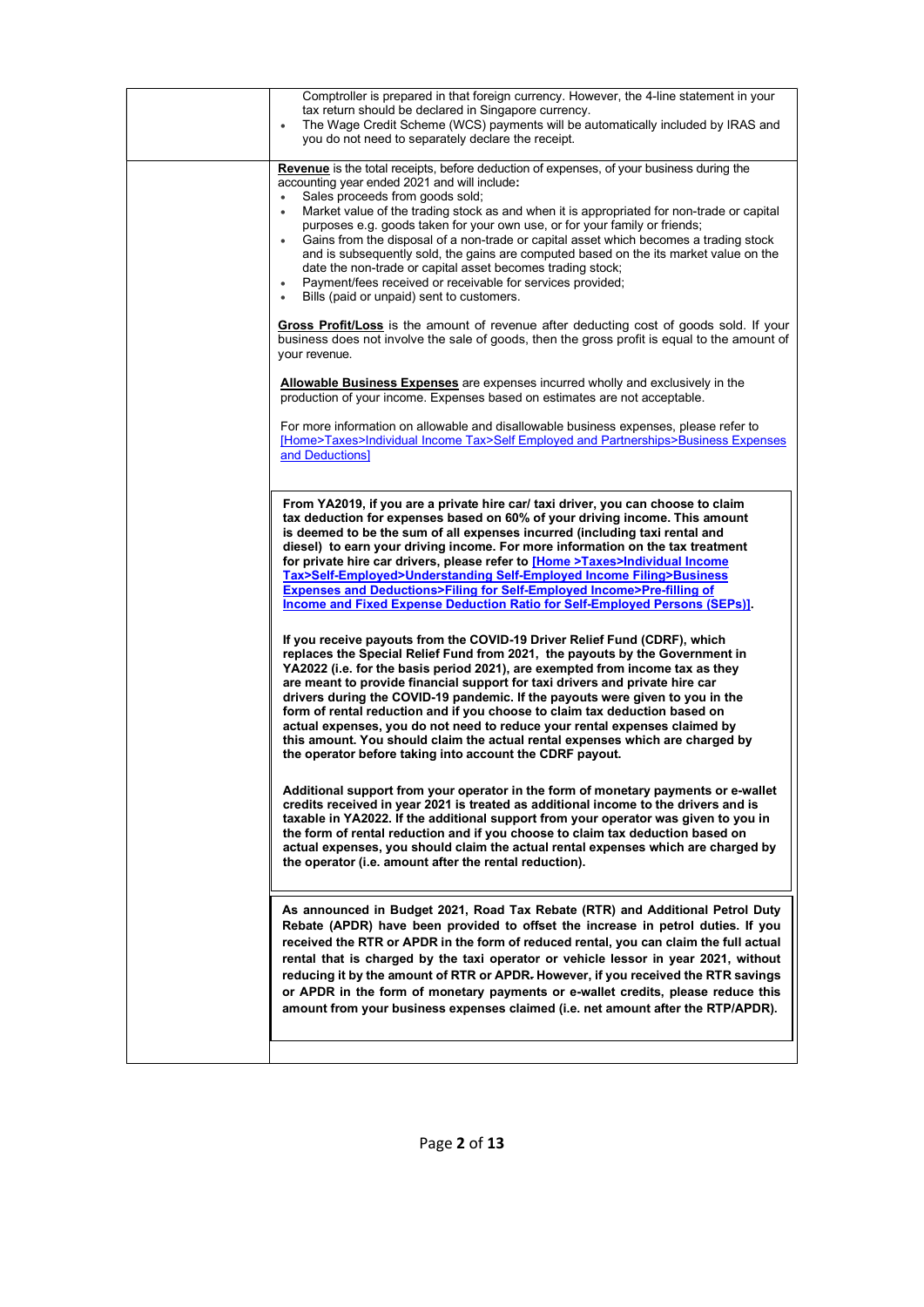| If I receive                                                                                                        | <b>Government CDRF payout</b>                                                                                                                                                                                                     |                                                                                                                                                                                                                            | <b>Additional Support from Operator</b>                                                                                                                                                                                                                                                        |                                                                                                                                                                                               |
|---------------------------------------------------------------------------------------------------------------------|-----------------------------------------------------------------------------------------------------------------------------------------------------------------------------------------------------------------------------------|----------------------------------------------------------------------------------------------------------------------------------------------------------------------------------------------------------------------------|------------------------------------------------------------------------------------------------------------------------------------------------------------------------------------------------------------------------------------------------------------------------------------------------|-----------------------------------------------------------------------------------------------------------------------------------------------------------------------------------------------|
| In summary<br>٠<br>this<br>financial<br>support<br><b>How should</b><br>I declare my<br>Revenue<br>from<br>driving? | Given directly<br>(bank transfer<br>or e-wallet<br>credit)<br>• Gross<br>Passenger<br>Fares<br>• Incentives/<br>Rebates/<br>Promotion/<br><b>Miscellaneous</b><br>Payments,<br>etc.<br>Do NOT<br>include<br><b>CDRF</b><br>payout | Via reduction<br>in rental fees<br>• Gross<br>Passenger<br>Fares<br>• Incentives/<br>Rebates/<br>Promotion/<br><b>Miscellaneous</b><br>Payments,<br>etc.                                                                   | Given directly<br>(bank transfer<br>or e-wallet<br>credit)<br>• Gross<br>Passenger<br>Fares<br>• Incentives/<br>Rebates/<br>Promotion/<br><b>Miscellaneous</b><br>Payments, etc.<br>· Additional<br>support<br>payouts<br>given by your<br>operator to<br>supplement<br>your driving<br>income | Via reduction in<br>rental fees<br>• Gross Passenger<br>Fares<br>• Incentives/<br>Rebates/<br>Promotion/<br><b>Miscellaneous</b><br>Payments, etc.                                            |
| <b>How should</b><br>I claim my<br>expenses ?<br>Claiming ^<br>Actual<br>expenses                                   | • Deductible<br>business<br>expenses<br>incurred e.g.<br>fuel, parking<br>fees, service<br>fees paid to<br>booking<br>service<br>operator<br>• Full rental<br>charges                                                             | • Deductible<br>business<br>expenses<br>incurred e.g.<br>fuel, parking<br>fees, service<br>fees paid to<br>booking<br>service<br>operator<br>• Full rental<br>charges<br>Do NOT less<br>out<br>reduction in<br>rental fees | • Deductible<br>business<br>expenses<br>incurred e.g.<br>fuel, parking<br>fees, service<br>fees paid to<br>booking<br>service<br>operator<br>• Full rental<br>charges                                                                                                                          | • Deductible<br>business expenses<br>incurred e.g. fuel,<br>parking fees, service<br>fees paid to booking<br>service operator<br>• Full rental<br>charges<br>less reduction in<br>rental fees |
| Claiming ^<br><b>FEDR</b>                                                                                           | 60% FEDR<br>on your<br>Revenue                                                                                                                                                                                                    | 60% FEDR<br>on your<br>Revenue                                                                                                                                                                                             | 60% FEDR on<br>your Revenue                                                                                                                                                                                                                                                                    | 60% FEDR on your<br>Revenue                                                                                                                                                                   |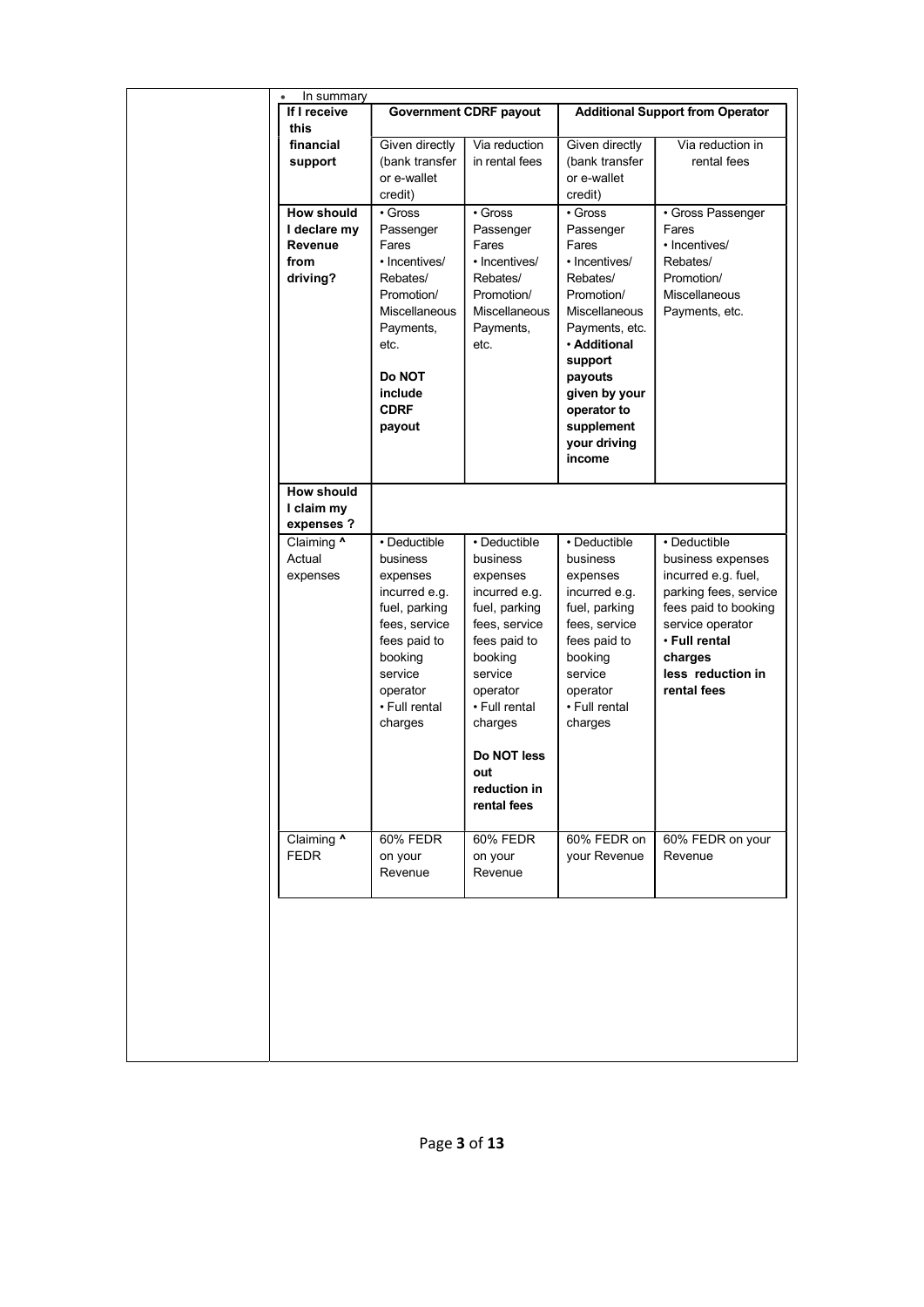| If I receive<br>this                                                |                                                                                                                                                                                        | <b>RTR</b>                                                                                                                                                                           |                                                                                                                                                                                                                                                                                                                                                                                                             | <b>APDR</b>                                                                                                                                                                                           |
|---------------------------------------------------------------------|----------------------------------------------------------------------------------------------------------------------------------------------------------------------------------------|--------------------------------------------------------------------------------------------------------------------------------------------------------------------------------------|-------------------------------------------------------------------------------------------------------------------------------------------------------------------------------------------------------------------------------------------------------------------------------------------------------------------------------------------------------------------------------------------------------------|-------------------------------------------------------------------------------------------------------------------------------------------------------------------------------------------------------|
| financial<br>support                                                | Given directly<br>(bank transfer<br>or e-wallet<br>credit)                                                                                                                             | Via reduction<br>in rental fees                                                                                                                                                      | Given directly<br>(bank transfer or<br>e-wallet credit)                                                                                                                                                                                                                                                                                                                                                     | Via reduction in<br>rental fees                                                                                                                                                                       |
| <b>How should</b><br>I declare<br>my<br>Revenue<br>from<br>driving? | • Gross<br>Passenger<br>Fares<br>• Incentives/<br>Rebates/<br>Promotion/<br><b>Miscellaneous</b><br>Payments, etc.                                                                     | • Gross<br>Passenger<br>Fares<br>• Incentives/<br>Rebates/<br>Promotion/<br><b>Miscellaneous</b><br>Payments, etc.                                                                   | • Gross<br>Passenger Fares<br>• Incentives/<br>Rebates/<br>Promotion/<br>Miscellaneous<br>Payments, etc.<br>Do NOT include                                                                                                                                                                                                                                                                                  | $\cdot$ Gross<br>Passenger Fares<br>• Incentives/<br>Rebates/<br>Promotion/<br>Miscellaneous<br>Payments, etc.<br>Do NOT include                                                                      |
|                                                                     | Do NOT<br>include RTR                                                                                                                                                                  | Do NOT<br>include RTR                                                                                                                                                                | <b>APDR</b>                                                                                                                                                                                                                                                                                                                                                                                                 | <b>APDR</b>                                                                                                                                                                                           |
| How should<br>I claim my<br>expenses?                               |                                                                                                                                                                                        |                                                                                                                                                                                      |                                                                                                                                                                                                                                                                                                                                                                                                             |                                                                                                                                                                                                       |
| Claiming ^<br>Actual<br>expenses                                    | • Deductible<br>business<br>expenses<br>incurred e.g.<br>fuel, parking<br>fees, service<br>fees paid to<br>booking<br>service<br>operator<br>• Full rental<br>charges<br>Less out from | • Deductible<br>business<br>expenses<br>incurred e.g.<br>fuel, parking<br>fees, service<br>fees paid to<br>booking<br>service<br>operator<br>• Full rental<br>charges<br>Do NOT less | • Deductible<br>business<br>expenses<br>incurred e.g.<br>fuel, parking<br>fees, service<br>fees paid to<br>booking service<br>operator<br>• Full rental<br>charges<br>Less out from<br>expenses                                                                                                                                                                                                             | • Deductible<br>business<br>expenses<br>incurred e.g.<br>fuel, parking<br>fees, service<br>fees paid to<br>booking service<br>operator<br>• Full rental<br>charges<br>Do NOT less<br>out reduction in |
|                                                                     | expenses                                                                                                                                                                               | out reduction<br>in rental fees                                                                                                                                                      |                                                                                                                                                                                                                                                                                                                                                                                                             | rental fees                                                                                                                                                                                           |
| Claiming ^<br><b>FEDR</b>                                           | 60% FEDR on<br>your Revenue                                                                                                                                                            | 60% FEDR on<br>your Revenue                                                                                                                                                          | 60% FEDR on<br>your Revenue                                                                                                                                                                                                                                                                                                                                                                                 | 60% FEDR on<br>your Revenue                                                                                                                                                                           |
| Ratio (FEDR)<br><b>Package]</b>                                     |                                                                                                                                                                                        |                                                                                                                                                                                      | A Claim tax deduction on either Actual expenses or Fixed Expenses Deduction<br>For more information on tax treatment for Government payouts, additional support<br>from operators and the RTR /APDR, please refer to [Home > News & Events ><br><b>Singapore budget COVID-19 Support Measures and Tax Guidance &gt; Tax</b><br>Guidance > For Companies/Self-Employed/Partnerships > Point-to-Point Support |                                                                                                                                                                                                       |
|                                                                     |                                                                                                                                                                                        |                                                                                                                                                                                      | From YA2020, if you are a self-employed commission agent (e.g. general<br>commission agent, insurance agent, real estate agent or remisier) earning gross<br>annual commission income of up to \$50,000 for which you incurred deductible<br>expenses, you can choose to claim tax deduction for expenses based on 25% of                                                                                   |                                                                                                                                                                                                       |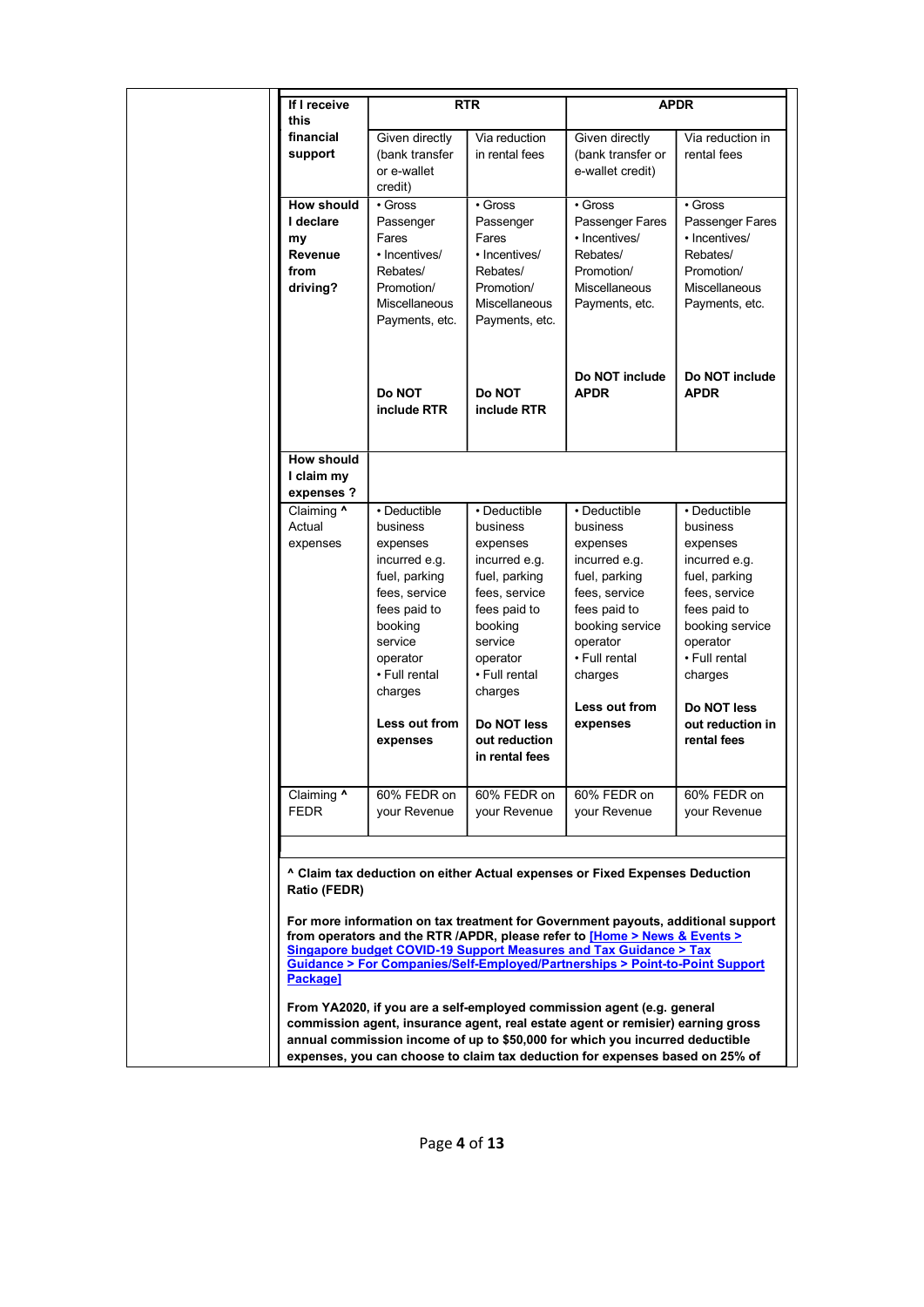|               | your gross commission income. This amount is deemed to be the sum of all<br>expenses incurred to derive your commission income.                                                                                                                                                                                                                                                                                                                                                                                                                                                                                                                                                                                                                                                                                                                                                                                                                                                                                                                                                                                                                                                                                                                                                                                                                                                                                                                                                                                                                                                                                                                                                                                                                                                                 |
|---------------|-------------------------------------------------------------------------------------------------------------------------------------------------------------------------------------------------------------------------------------------------------------------------------------------------------------------------------------------------------------------------------------------------------------------------------------------------------------------------------------------------------------------------------------------------------------------------------------------------------------------------------------------------------------------------------------------------------------------------------------------------------------------------------------------------------------------------------------------------------------------------------------------------------------------------------------------------------------------------------------------------------------------------------------------------------------------------------------------------------------------------------------------------------------------------------------------------------------------------------------------------------------------------------------------------------------------------------------------------------------------------------------------------------------------------------------------------------------------------------------------------------------------------------------------------------------------------------------------------------------------------------------------------------------------------------------------------------------------------------------------------------------------------------------------------|
|               | <b>Calculating Capital Allowances</b><br>The general rules for capital allowance on plant and machinery are:<br>an initial allowance of 20% of the capital expenditure incurred during the year; and<br>(i)<br>an annual allowance at the prescribed rate for wear and tear based on the Sixth<br>(ii)<br>Schedule of the Income Tax Act.<br>Accelerated capital allowance instead of the initial and annual allowance mentioned<br>above may be claimed on all plant and machinery. The capital expenditure can be written<br>off over a three-year period.<br>For plant and machinery acquired during the basis period for YA2021 and YA2022, you<br>$\bullet$<br>can make an irrevocable option to accelerate the write-off over two YAs.<br>acquired during the basis period of $YA2021$ ( $YA2021 - 75%$ of the capital<br>$\bullet$<br>expenditure & YA2022-25% of the capital expenditure);<br>acquired during the basis period of YA2022 (YA2022 - 75% of the capital<br>expenditure & YA2023-25% of the capital expenditure).<br>For computers, prescribed automation equipment, website, industrial robots, generator<br>٠<br>and other equipment under S19A(5), S19A(7) to S19A(9), a claim may be made for 100%<br>of the capital expenditure to be written off in one year.<br>Assets costing no more than \$5,000 each may be written off in one year, subject to the<br>$\bullet$<br>condition that the total claim for 100% write-off of all such assets is no more than \$30,000<br>per YA.<br>Where plant and machinery have been sold, scrapped or destroyed, a balancing<br>$\bullet$<br>allowance is given if the tax written down value exceeds the sale or disposal proceeds. If<br>the sale or disposal proceeds exceed the tax written down value, a taxable balancing |
|               | charge is imposed. The balancing charge is restricted to the total amount of capital<br>allowance allowed previously in respect of the asset sold/disposed.<br>If the business revenue is \$500,000 or more and you are claiming capital allowances<br>$\bullet$<br>against income from trade, business or profession, please furnish the details of assets<br>purchased/disposed of on a separate sheet.<br>For more information on how to compute your capital allowance, please refer to our<br>$\bullet$<br>Capital Allowance Calculator at [Home>Quick Links>Calculators>Capital Allowance<br>Calculator]<br><b>Adjusted Profit/Loss</b> is the amount derived from gross profit/loss after deducting allowable<br>business expenses and capital allowances.                                                                                                                                                                                                                                                                                                                                                                                                                                                                                                                                                                                                                                                                                                                                                                                                                                                                                                                                                                                                                               |
|               | b. Partnership<br>Please check with your precedent partner on your share of income from the partnership.<br>$\bullet$<br>Enter your share of divisible profit/loss, salary, CPF, interest, rent, other Singapore<br>٠<br>income, foreign income derived through partnership. For your salary/ bonus/<br>CPF/benefits derived from the partnership, enter the amounts in section 1b<br>[PARTNERSHIP 1] on page 2. Do not enter this income in section 2 [EMPLOYMENT] on<br>page 2.<br>You can claim tax deduction on expenses such as subscriptions paid to professional<br>bodies which are not charged to the partnership's profit and loss account provided that<br>such expenses have not been claimed against your other income.<br>For expenses incurred in the production of your partnership income, please claim these<br>$\bullet$<br>expenses in the partnership's accounts under the partnership income tax return Form P.<br>If you are the precedent partner of a partnership, you must also submit a separate<br>$\bullet$<br>partnership income tax return (Form P).<br>If you are a partner of more than one partnership, please complete Appendix 1 (Part 2)<br>$\bullet$<br>and transfer the total trade income from Section 3 therein to Section 1 item c on page 2<br>of Form B.                                                                                                                                                                                                                                                                                                                                                                                                                                                                                            |
| 2. Employment | <b>Employment Income Auto-Included in the Assessment</b><br>(refer to <b>IRAS'</b> website for the list of employers participating in the Auto-Inclusion Scheme<br>(AIS) for Employment Income)<br>Do not give details of your employment income as we obtain this information directly from<br>$\bullet$<br>your employer. We will automatically include the information in your assessment.<br>Enter a '0' instead.<br>Do not give details of your NSman pay as we obtain this information directly from<br>$\bullet$<br>MINDEF/Singapore Police Force/Singapore Civil Defence Force.<br>Enter a '0' instead.                                                                                                                                                                                                                                                                                                                                                                                                                                                                                                                                                                                                                                                                                                                                                                                                                                                                                                                                                                                                                                                                                                                                                                                 |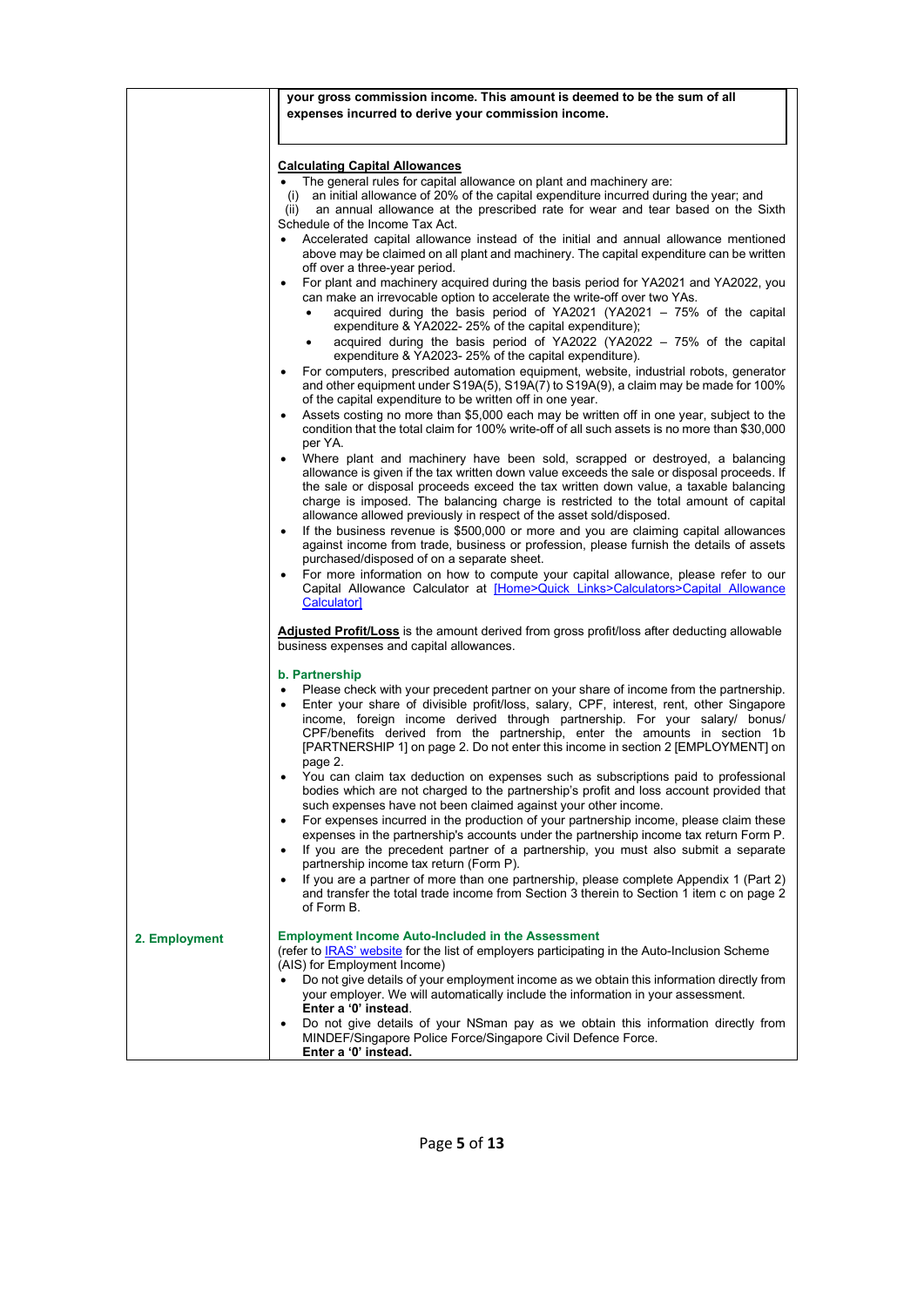|                                            | <b>Employment Income NOT Auto-Included in the Assessment</b><br>Enter the amount of salary, bonus, director's fees and other types of employment income<br>as per your Form IR8A in items 2 (a) to 2 (d) respectively on Page 2 of Form B. Other<br>employment income include part-time income, allowances, benefits-in-kind, gratuities,<br>pension (excluding Singapore Government pension) and other taxable benefits in cash<br>or in kind such as stock option gains, etc.<br>If you have not received your Form IR8A from your employer by 31 Mar 2022, you can<br>$\bullet$<br>give an estimate of your earnings for 2021. If the estimated differs from the actual income<br>as stated on the Form IR8A, you may send your Form IR8A to IRAS.<br>Please send in the Form IR8A/S and/or Appendix 8A/8B if:<br>$\bullet$<br>(a) Your income tax is borne by your employer; or<br>(b) You received stock option gains; or<br>(c) You are claiming Not Ordinarily Resident (NOR) concession.                                                                                                                                                                                                                                                                                                                                                                                                                                                                                                                                                                                  |
|--------------------------------------------|-----------------------------------------------------------------------------------------------------------------------------------------------------------------------------------------------------------------------------------------------------------------------------------------------------------------------------------------------------------------------------------------------------------------------------------------------------------------------------------------------------------------------------------------------------------------------------------------------------------------------------------------------------------------------------------------------------------------------------------------------------------------------------------------------------------------------------------------------------------------------------------------------------------------------------------------------------------------------------------------------------------------------------------------------------------------------------------------------------------------------------------------------------------------------------------------------------------------------------------------------------------------------------------------------------------------------------------------------------------------------------------------------------------------------------------------------------------------------------------------------------------------------------------------------------------------------------------|
|                                            | <b>Employment Expenses</b>                                                                                                                                                                                                                                                                                                                                                                                                                                                                                                                                                                                                                                                                                                                                                                                                                                                                                                                                                                                                                                                                                                                                                                                                                                                                                                                                                                                                                                                                                                                                                        |
|                                            | You can claim expenses incurred for official duties which were not reimbursed by your<br>$\bullet$<br>employer, for example, travelling expenses (other than expenses incurred on private<br>cars) and entertainment expenses, subscriptions paid to professional bodies, Zakat Fitrah<br>and Zakat Harta and Mosque Building Fund (other than those deducted through your<br>salary if your employer is on the AIS for Employment Income).<br>If you are required by your employer to work from home and the additional home office<br>$\bullet$<br>expenses such as electricity charges and telecommunication charges are not reimbursed<br>by your employer, you can claim these expenses that are incurred for work purposes as<br>a deduction against your employment income for the year. For more information, visit<br>IRAS' website [Home>individuals>deductions for individuals/employment expenses].<br>Please attach with your tax return a schedule of the actual expenses incurred stating the<br>$\bullet$<br>nature of expense, date and amount incurred. Please retain all receipts for verification<br>purposes and note that estimates are not acceptable.<br>Do not enter a claim for Zakat Fitrah or Zakat Harta payment if you are an NRIC/FIN<br>$\bullet$<br>holder who has provided the information to the Majlis Ugama Islam Singapura (MUIS).<br>The amount will be automatically deducted against your respective income source based<br>on the information from MUIS.                                                                                |
| Other Income (Completing Page 4 of Form B) |                                                                                                                                                                                                                                                                                                                                                                                                                                                                                                                                                                                                                                                                                                                                                                                                                                                                                                                                                                                                                                                                                                                                                                                                                                                                                                                                                                                                                                                                                                                                                                                   |
| 1.Interest                                 | Do not declare interest received from any deposit with approved banks or licensed<br>$\bullet$<br>finance companies in Singapore as it is tax-exempt.<br>However, you are required to declare interest income from deposits with non-approved<br>$\bullet$<br>banks or finance companies which are not licensed in Singapore, pawnshops, loans to<br>companies and persons, etc.<br>Please refer to the MAS website for the list of approved banks and licensed finance<br>$\bullet$<br>companies in Singapore.                                                                                                                                                                                                                                                                                                                                                                                                                                                                                                                                                                                                                                                                                                                                                                                                                                                                                                                                                                                                                                                                   |
| 2. Rent from                               | The gross rent is inclusive of rental of furniture and fittings. You can claim expenses<br>$\bullet$                                                                                                                                                                                                                                                                                                                                                                                                                                                                                                                                                                                                                                                                                                                                                                                                                                                                                                                                                                                                                                                                                                                                                                                                                                                                                                                                                                                                                                                                              |
| <b>Property</b>                            | incurred solely to earn the rental income during the period of tenancy.<br><b>Reporting Rental Income</b><br>If you derived rent from renting out:<br>a property which is solely or jointly owned in 2021, please provide the details<br>including the full amount of gross rent/expenses incurred and enter your share of<br>the net rent based on legal ownership; or<br>a part of your property (e.g. 1 room), you are required to apportion the claimable<br>expenses incurred based on the number of rooms rented out.<br>Do not claim non-deductible expenses such as any penalty imposed for late payment of<br>$\bullet$<br>property tax, payment of back year's property tax, cost of initial purchase and<br>depreciation of furniture and fittings, costs of initial repairs and renovations, loan<br>repayment, or cost of additions and alterations to property.<br>You can claim any expenditure incurred by you for the repair, insurance, maintenance or<br>$\bullet$<br>upkeep of a property when it is vacant in any part of the year 2021, and any property tax<br>paid on that property for that vacancy period can be deducted against the rental income.<br>This is subject to the condition that reasonable efforts have been made to find a new<br>tenant during the vacanacy period(s) in between leases.<br>In addition, agent's commission, advertising, legal expenses and stamp duties that you<br>$\bullet$<br>have incurred in obtaining, granting, renewing or extending a lease to your first tenant<br>are now allowed with effect from YA2022. |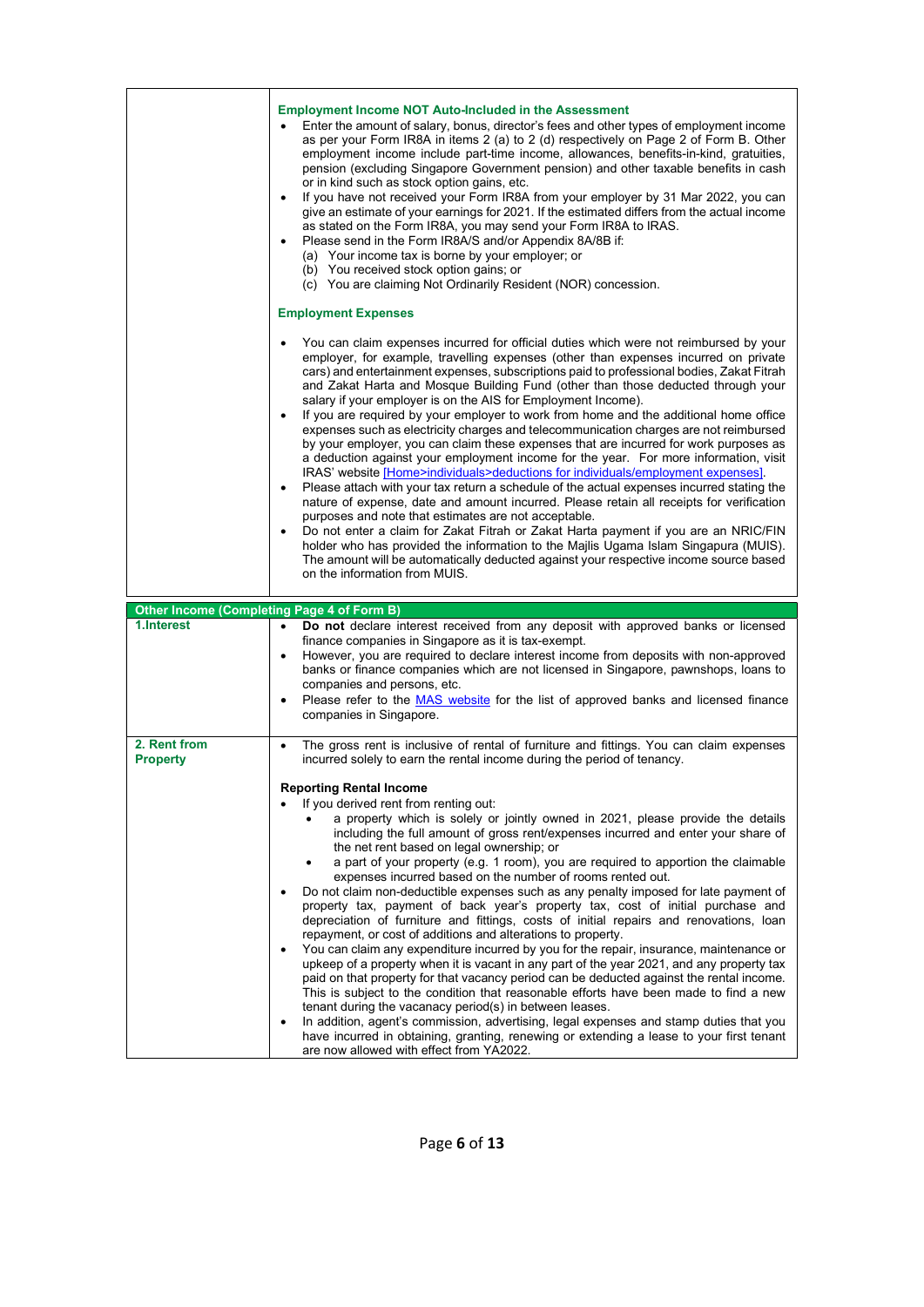|                                    | Rental deficits (i.e. excess of deductible expenses incurred to rent out the property over<br>$\bullet$<br>the gross rental received from that property) cannot be offset against other sources of<br>income.                                                                                                                                                                                     |
|------------------------------------|---------------------------------------------------------------------------------------------------------------------------------------------------------------------------------------------------------------------------------------------------------------------------------------------------------------------------------------------------------------------------------------------------|
|                                    | To compute your rental income, you can refer to our 'Rental Calculator' at IRAS' website.<br>$\bullet$                                                                                                                                                                                                                                                                                            |
|                                    | For the reporting of rental income from non-residential properties qualifying under the<br>Rental Relief Framework, visit IRAS' Website [Home > News & Events > Singapore<br>budget > COVID-19 Support Measures and Tax Guidance > Tax Guidance > For<br>Individuals > Rental Relief Framework - Reporting YA 2021 rental income by individuals<br>who are owners of non-residential properties]  |
|                                    | <b>Claiming Rental Expenses For Tenanted Residential Property only</b><br>You can claim rental expenses incurred to derive passive rental income from a residential<br>$\bullet$<br>property in Singapore, based on either:<br>Mortgage interest and an amount of deemed rental expenses at 15% of the gross<br>rent, subject to conditions; or<br>The amount of actual rental expenses incurred. |
|                                    | Residential property does not include any property that has been permitted under the<br>$\bullet$<br>Planning Act for any non-residential use (e.g. child care centre or workers' dormitory).<br>For more information, please refer to the IRAS e-Tax guide "Simplification of Claim of<br>$\bullet$<br>Rental Expenses for Individuals" available on the IRAS website.                           |
|                                    | For rental expenses based on the deemed rental expenses                                                                                                                                                                                                                                                                                                                                           |
|                                    | We will automatically allow 15% of the gross rent as rental expenses.<br>$\bullet$                                                                                                                                                                                                                                                                                                                |
|                                    | You are not required to keep records of the rental expenses incurred.<br>$\bullet$                                                                                                                                                                                                                                                                                                                |
|                                    | You can also claim any mortgage interest incurred on the loan taken to purchase the<br>$\bullet$<br>property rented out. However, you are required to keep the supporting documents relating<br>to the mortgage interest for at least 5 years for verification purposes.                                                                                                                          |
|                                    | The deemed expenses basis must apply consistently to all other tenanted residential<br>$\bullet$<br>properties.                                                                                                                                                                                                                                                                                   |
|                                    | The deemed expenses basis is not applicable under the following circumstances:<br>You did not incur any deductible expense (apart from mortgage interest) in respect of the<br>$\bullet$<br>rental income derived; or                                                                                                                                                                             |
|                                    | You derived the rental income through a partnership in Singapore; or<br>$\bullet$                                                                                                                                                                                                                                                                                                                 |
|                                    | You derived the rental income from a property held under a trust; or<br>$\bullet$                                                                                                                                                                                                                                                                                                                 |
|                                    | You derived the rental income from a residential property which is permitted to be used<br>$\bullet$<br>for a non-residential purpose (e.g. child care centre or workers' dormitory).                                                                                                                                                                                                             |
|                                    | If you opt to claim rental expenses based on the actual rental expenses incurred<br>Please retain supporting documents (e.g. tenancy agreements, bank mortgage<br>$\bullet$<br>statements, invoices and receipts) for at least 5 years for verification purposes.                                                                                                                                 |
|                                    | Claiming Rental Expenses For Tenanted Non- Residential Property only<br>You can only claim the actual rental expenses incurred.<br>$\bullet$<br>You are required to keep the supporting documents for at least 5 years for verification<br>$\bullet$                                                                                                                                              |
|                                    | purposes.                                                                                                                                                                                                                                                                                                                                                                                         |
|                                    | For more information, visit IRAS' Website [Home>Individuals>What is taxable, What is<br>not>Rent Income and Expenses]                                                                                                                                                                                                                                                                             |
| 3. Royalty                         | Royalty is income received for the right to use copyrights, patents, trademarks, etc.<br>$\bullet$<br>For royalties received for any literary, dramatic, musical or artistic work (except payment<br>$\bullet$<br>for work published in newspapers or periodicals), the taxable amount is the royalties after<br>allowable deductions or 10% of the gross amount, whichever is lower.             |
| 4. Charge                          | Charge includes income received under a deed or an order of court.<br>$\bullet$<br>Alimony and maintenance payment received by a female individual from her ex-husband,<br>$\bullet$<br>whether paid voluntarily or under a Court Order/Deed of Separation, is exempt from tax.                                                                                                                   |
| 5. Estate / Trust<br><b>Income</b> | Estate/trust income includes any income distribution received from an estate under<br>$\bullet$<br>administration (estate income) or your share of entitlement of income from a private trust<br>or an estate held in trust (trust income).<br>For estate income, please declare the income in the year you received it. For trust income,<br>$\bullet$                                           |
|                                    | please declare your share of the income in the year you are entitled to it.<br>You are not required to declare capital distribution and exempt income.<br>$\bullet$                                                                                                                                                                                                                               |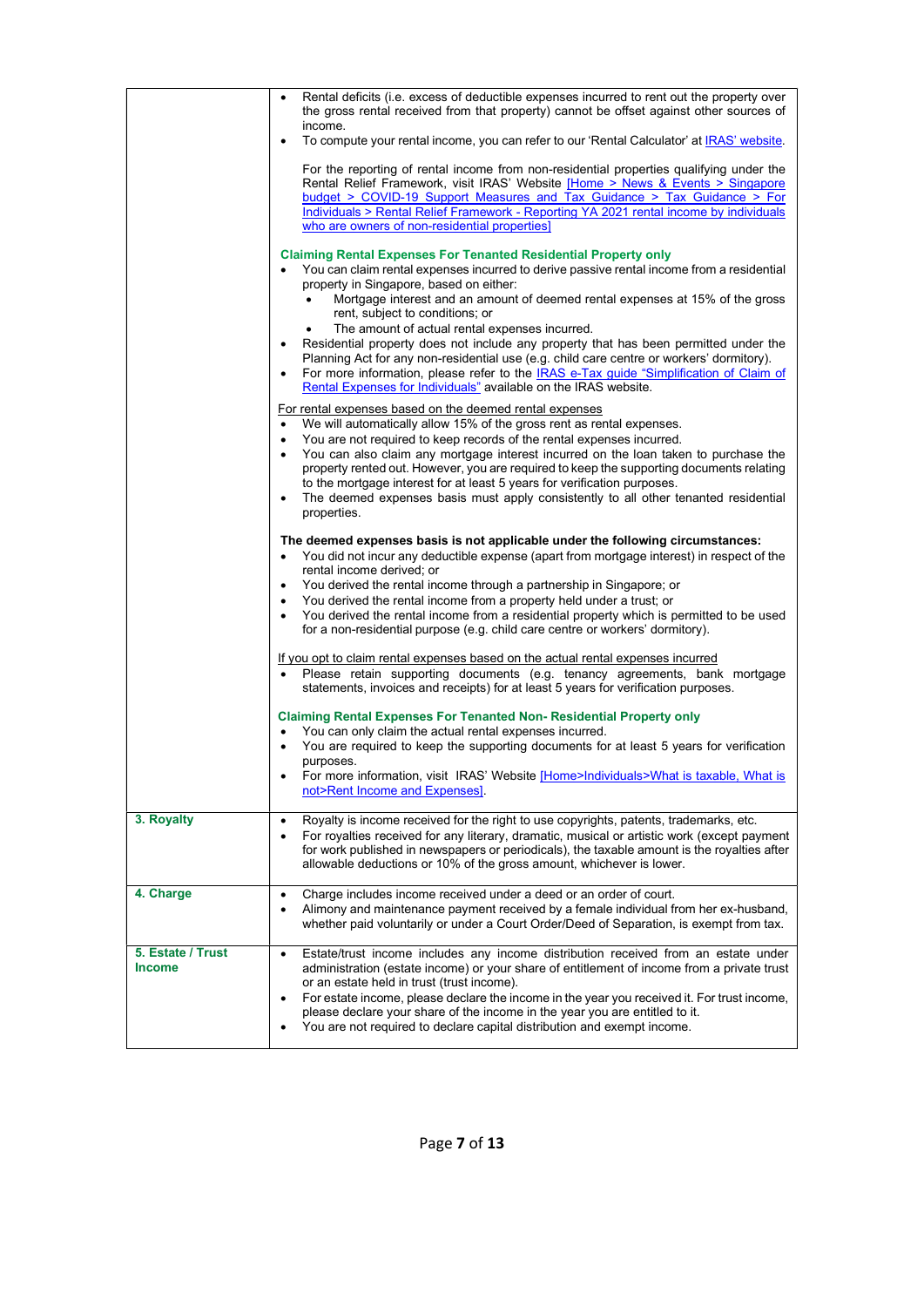| <b>6. Gains or Profits</b><br>of an Income<br>Nature not included<br>under the above<br>categories | These include any income (e.g. rent from other assets such as vehicles which is not<br>٠<br>reported as trade income) which does not fall within any of the other classifications of<br>income stated above<br>An example is dividends received from NTUC Healthcare Co-operative Ltd (excluding<br>$\bullet$<br>dividends received from NTUC Fairprice Co-operative and NTUC Income Insurance Co-<br>operative Ltd which are auto-included). |
|----------------------------------------------------------------------------------------------------|-----------------------------------------------------------------------------------------------------------------------------------------------------------------------------------------------------------------------------------------------------------------------------------------------------------------------------------------------------------------------------------------------------------------------------------------------|
| 8. Income Not<br><b>Previously</b><br><b>Reported</b>                                              | If you have received income from 1 Jan 2017 to 31 Dec 2020 that has not been previously<br>٠<br>reported, state the type of income, the date the income was received, the period to which<br>the income relates and the amount of income<br>For director's fees, state the date on which the fees were approved at the company's<br>$\bullet$<br>Annual General Meeting or Extraordinary General Meeting.                                     |

|                                         | Completing Page 3 of Form B and Appendix 2: Personal Reliefs and Deductions                           |
|-----------------------------------------|-------------------------------------------------------------------------------------------------------|
| <b>General Information</b>              | <b>Donations/Reliefs Auto-Included in Tax Assessment</b>                                              |
| on Donations /                          | From YA2018, the total amount of personal income tax reliefs will be capped at \$80,000<br>$\bullet$  |
| <b>Reliefs</b>                          | per YA. You should continue to claim the personal reliefs if you have met the qualifying              |
|                                         | conditions. If the total amount of reliefs claimed exceeds \$80,000, the total tax reliefs            |
|                                         | will be capped at \$80,000.                                                                           |
|                                         | You do not need to claim the following donations/reliefs. They will be auto-included in<br>$\bullet$  |
|                                         | your tax assessment based on your eligibility and records from the relevant                           |
|                                         | organisations:                                                                                        |
|                                         | Donations made directly to approved Institutions of Public Character (IPCs)<br>(a)                    |
|                                         | Donations made to an approved IPC through salary deduction and your employer is in<br>(b)             |
|                                         | the AIS for Employment Income                                                                         |
|                                         | Earned Income Relief<br>(c)                                                                           |
|                                         | CPF Cash Top-Up Relief<br>(d)                                                                         |
|                                         | Supplementary Retirement Scheme (SRS) Relief<br>(e)                                                   |
|                                         | NSman Relief (for NSman, wife or parent of NSman)<br>(f)                                              |
|                                         |                                                                                                       |
|                                         | <b>Donations/Reliefs NOT Auto-Included in Tax Assessment</b>                                          |
|                                         | Please ensure that you meet all the qualifying conditions before you enter the amount of<br>$\bullet$ |
|                                         | claim in the relevant boxes on Page 3 of Form B.                                                      |
|                                         | Penalties may be imposed for any wrongful claim of reliefs upon review of your<br>$\bullet$           |
|                                         | assessment.                                                                                           |
|                                         | If you are claiming the Handicapped-related tax relief(s) for the first time, please<br>$\bullet$     |
|                                         | complete the "Application for Claim of Handicapped-Related Tax Reliefs" form                          |
|                                         | downloadable from IRAS' Website.                                                                      |
|                                         |                                                                                                       |
| <b>5. Donations</b>                     | If your employer is not on the AIS for Employment Income, enter the amount of 2.5 times<br>$\bullet$  |
|                                         | the value of the donation to an approved IPC (rounded up to the nearest dollar) deducted              |
|                                         | through your salary. The donation amount is shown in the Form IR8A.                                   |
|                                         |                                                                                                       |
| 6a. Spouse /                            | <b>Spouse Relief</b>                                                                                  |
| <b>Handicapped</b>                      | You can claim:                                                                                        |
| <b>Spouse Relief</b>                    | (a) \$2,000 if you were living with or supporting your spouse in 2021; or                             |
|                                         | (b) up to \$2,000 if you are legally separated from your wife and you have paid                       |
| If you have claimed this                | maintenance to her in the previous year under a Court Order/Deed of Separation.                       |
| relief, no other person is              | The total deduction for Spouse Relief must not exceed \$2,000.<br>٠                                   |
| allowed to claim any<br>other<br>relief | You cannot claim Spouse Relief if your spouse had an annual income of more than<br>$\bullet$          |
| (e.g.<br>Parent/Handicapped             | \$4,000 in 2021.                                                                                      |
| Parent Relief),<br>other                | For this purpose, the income includes taxable income (e.g. trade, employment, rental),<br>٠           |
| Grandparent<br>than                     | tax-exempt income (e.g. bank interest, dividends and pensions) and foreign-sourced                    |
| Caregiver Relief,<br>on                 | income (regardless of whether it has been remitted to Singapore).                                     |
| your spouse.                            |                                                                                                       |
|                                         | <b>Handicapped Spouse Relief</b>                                                                      |
|                                         | You can claim:                                                                                        |
|                                         | (a) \$5,500 if you have supported a physically or mentally handicapped spouse in 2021; or             |
|                                         | (b) up to \$5,500, if you are legally separated from your handicapped wife and you have               |
|                                         | paid maintenance to her in the previous year under a Court Order/Deed of Separation.                  |
|                                         | The total deduction for Handicapped Spouse Relief must not exceed \$5,500.                            |
|                                         |                                                                                                       |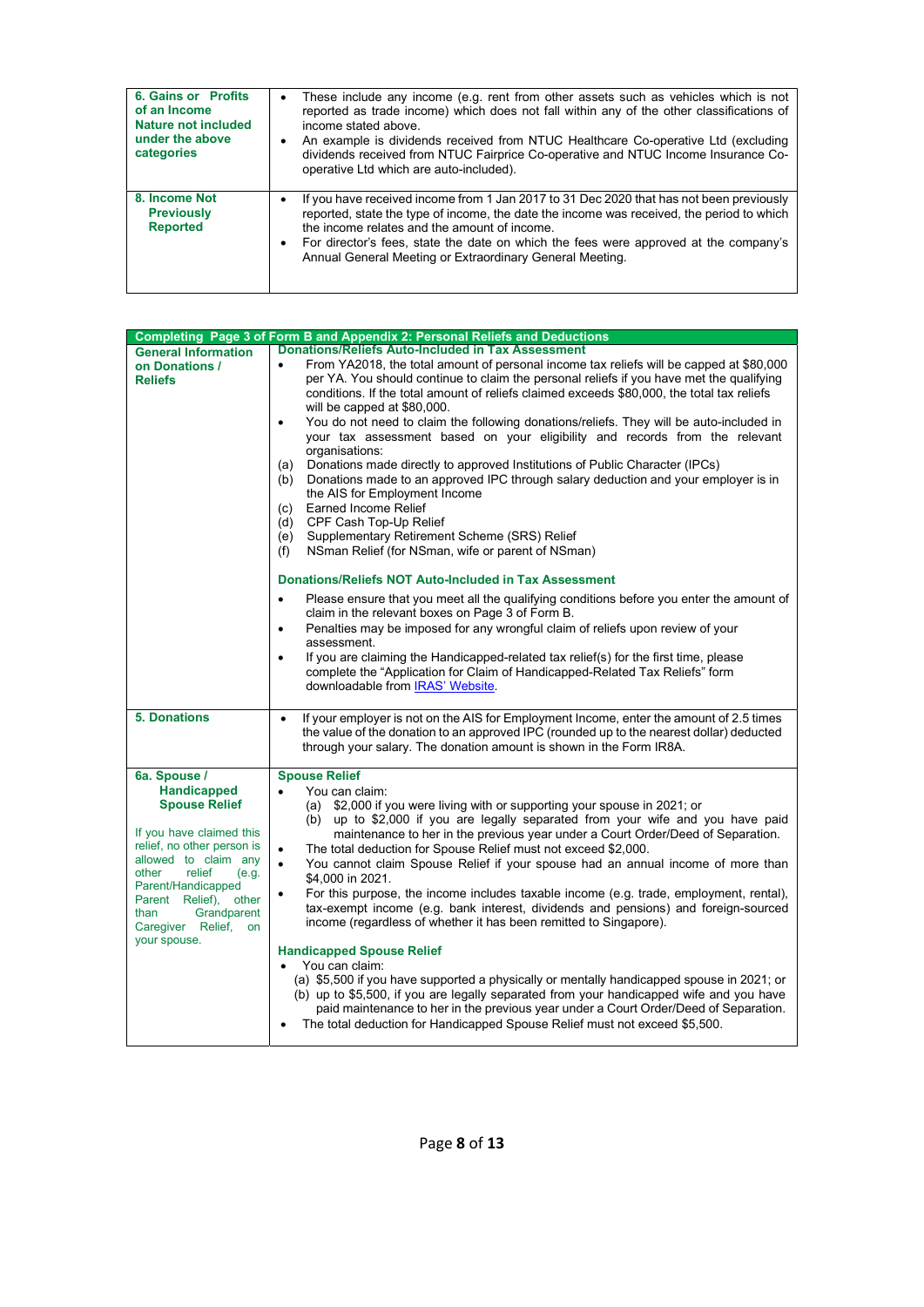|                                                                                                                                                                                             | ex-wife under a Court Order.                                                                                                                                                                                                                                                                                                    |                                                                    |                                                                                                                                                                                                                                                                                                                                                                                                                                                                                                                                                                                                             |                                                                                     | A male resident individual is not allowed to claim any relief for the alimony he has paid to his                                                                                                                                                                                                                                                                                                                                                                                                                                                                                                                                                                                                                                                                                                                                                                                                                                                                                                                                                                                                                                                                                                                                                          |
|---------------------------------------------------------------------------------------------------------------------------------------------------------------------------------------------|---------------------------------------------------------------------------------------------------------------------------------------------------------------------------------------------------------------------------------------------------------------------------------------------------------------------------------|--------------------------------------------------------------------|-------------------------------------------------------------------------------------------------------------------------------------------------------------------------------------------------------------------------------------------------------------------------------------------------------------------------------------------------------------------------------------------------------------------------------------------------------------------------------------------------------------------------------------------------------------------------------------------------------------|-------------------------------------------------------------------------------------|-----------------------------------------------------------------------------------------------------------------------------------------------------------------------------------------------------------------------------------------------------------------------------------------------------------------------------------------------------------------------------------------------------------------------------------------------------------------------------------------------------------------------------------------------------------------------------------------------------------------------------------------------------------------------------------------------------------------------------------------------------------------------------------------------------------------------------------------------------------------------------------------------------------------------------------------------------------------------------------------------------------------------------------------------------------------------------------------------------------------------------------------------------------------------------------------------------------------------------------------------------------|
| 6b. Child Relief<br>If you have claimed<br>this relief, no other<br>person is allowed to<br>claim any other relief<br>Handicapped<br>(e.g.<br>Brother/Sister Relief),<br>on the same child. | $\bullet$<br>$\bullet$<br>spouse/ex-spouse.<br>$\bullet$<br><b>Qualifying Child Relief (QCR)</b><br>$\bullet$<br>2021 and who was:<br>(b)<br>(C)<br>$\bullet$<br><b>Handicapped Child Relief (HCR)</b><br>was also physically or mentally handicapped.<br><b>Working Mother's Child Relief (WMCR)</b><br>$\bullet$<br>$\bullet$ | qualifying conditions under QCR or HCR.                            | separate sheet and enter the total claim in the 5th row of 6(b) on Page 3 of Form B.<br>(a) under 16 years old at any time during 2021; or<br>establishment in 2021 if the child was 17 years old and above; and<br>not having an annual income of more than \$4,000 in 2021.<br>bank interest) but excludes scholarships and bursaries.<br>Total QCR/HCR + WMCR = $$50,000$ per child*<br>Total WMCR is capped at 100% of the mother's earned income<br>first. WMCR will be limited to the balance after the QCR/HCR claim is allowed.<br>will then be calculated automatically based on your eligibility. |                                                                                     | You can claim Qualifying Child Relief (QCR)/Handicapped Child Relief (HCR) if you have<br>a child born to you and your spouse/ex-spouse, a step-child or a legally adopted child.<br>You can divide your claim amount for QCR or HCR as agreed between you and your<br>If you are claiming for the 5th and subsequent children, please provide the details on a<br>You can claim \$4,000 for each child that you supported, who was unmarried throughout<br>studying full-time at a school, college, university or other educational<br>For this purpose, income includes taxable income (e.g. trade, employment, NS<br>pay/allowances and income from internship and attachment), foreign-sourced income<br>(regardless of whether it has been remitted to Singapore) and tax-exempt income (e.g.<br>You can claim \$7,500 if you have supported a child who was unmarried throughout 2021 and<br>A working mother who was married, divorced or widowed can claim WMCR for her<br>unmarried child who was a Singapore citizen as at 31 Dec 2021 and has fulfilled all the<br>*QCR/HCR, regardless of whether it is claimed by the father or mother, will be allowed<br>You must indicate the order for each child at item 6(b) on Page 3 of Form B. WMCR |
| 6c. Parent Relief/<br><b>Handicapped</b><br><b>Parent Relief</b>                                                                                                                            | $\bullet$<br>all the following conditions:                                                                                                                                                                                                                                                                                      |                                                                    |                                                                                                                                                                                                                                                                                                                                                                                                                                                                                                                                                                                                             |                                                                                     | You can claim this relief if you have supported your parents, grandparents or great-<br>grandparents or those of your spouse in 2021. Your or your spouse's<br>parents/grandparents/great-grandparents must have lived in Singapore^ in 2021 and met                                                                                                                                                                                                                                                                                                                                                                                                                                                                                                                                                                                                                                                                                                                                                                                                                                                                                                                                                                                                      |
|                                                                                                                                                                                             | <b>Conditions</b><br>55 years of<br>age or above<br>in 2021<br>Not in receipt<br>of annual                                                                                                                                                                                                                                      | <b>Parent</b><br><b>Staying</b><br>with any<br>claimant<br>\$9,000 | <b>Handicapped</b><br><b>Parent</b><br><b>Staying with</b><br>any claimant<br>\$14,000<br>(Age and<br>income<br>conditions are                                                                                                                                                                                                                                                                                                                                                                                                                                                                              | <b>Parent Not</b><br><b>Staying</b><br>with any<br>claimant <sup>#</sup><br>\$5,500 | <b>Handicapped</b><br><b>Parent Not</b><br><b>Staying with</b><br>any claimant#<br>\$10,000<br>(Age and<br>income<br>conditions are                                                                                                                                                                                                                                                                                                                                                                                                                                                                                                                                                                                                                                                                                                                                                                                                                                                                                                                                                                                                                                                                                                                       |
|                                                                                                                                                                                             | income* of<br>more than<br>\$4,000 in 2021<br>The amount of<br>relief can be<br>shared among<br>all eligible<br>claimants who<br>wish to claim                                                                                                                                                                                  | amount<br>of<br>be shared is $$9,000$<br>\$14,000 respectively.    | not applicable)<br>If at least one of the claimants<br>stays with the dependant, the<br>Parent<br>or<br>Handicapped Parent Relief to<br>or                                                                                                                                                                                                                                                                                                                                                                                                                                                                  | \$10,000 respectively.                                                              | not applicable)<br>If none of the claimants stays with<br>the dependant, the amount of<br>Parent or Handicapped Parent<br>Relief to be shared is \$5,500 or                                                                                                                                                                                                                                                                                                                                                                                                                                                                                                                                                                                                                                                                                                                                                                                                                                                                                                                                                                                                                                                                                               |
|                                                                                                                                                                                             | Parent /<br>Handicapped<br>Parent Relief                                                                                                                                                                                                                                                                                        |                                                                    |                                                                                                                                                                                                                                                                                                                                                                                                                                                                                                                                                                                                             |                                                                                     |                                                                                                                                                                                                                                                                                                                                                                                                                                                                                                                                                                                                                                                                                                                                                                                                                                                                                                                                                                                                                                                                                                                                                                                                                                                           |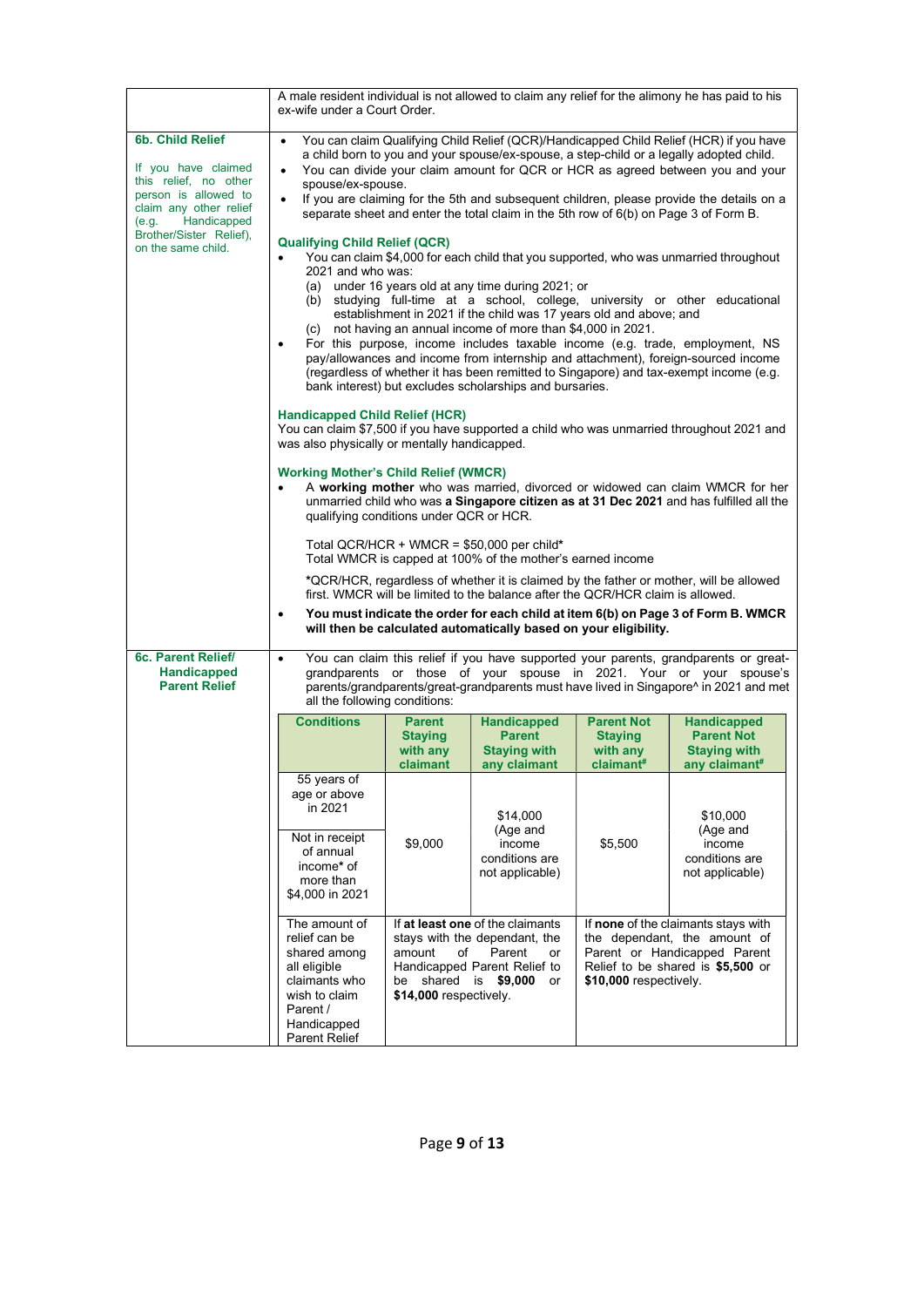|                                                                                                                              | for the same<br>dependant(s)                                                                                                                                                                                                                                                                                                                                                                                                              |
|------------------------------------------------------------------------------------------------------------------------------|-------------------------------------------------------------------------------------------------------------------------------------------------------------------------------------------------------------------------------------------------------------------------------------------------------------------------------------------------------------------------------------------------------------------------------------------|
|                                                                                                                              |                                                                                                                                                                                                                                                                                                                                                                                                                                           |
|                                                                                                                              | You can claim either Parent Relief or Handicapped Parent Relief but not both, for the<br>$\bullet$<br>same dependant, up to a maximum of 2 dependants.<br>If the relief is shared, all claimants must agree on the basis of apportionment before<br>$\bullet$<br>claiming Parent/ Handicapped Parent Relief for the same dependant(s). Otherwise, the<br>Comptroller of Income Tax will apportion the relief equally among all claimants. |
|                                                                                                                              | If you have claimed this relief, no other person is allowed to claim any other reliefs (e.g.<br>Spouse Relief), other than Grandparent Caregiver Relief, for the same dependant(s).                                                                                                                                                                                                                                                       |
|                                                                                                                              | ^ "Living in Singapore" means that the dependant is staying in Singapore permanently, except for<br>temporary absences (e.g. short overseas vacation) in 2021. In the case of a foreign dependant (FIN<br>Holders only): generally, if he/she stayed in Singapore for a period of at least 8 months in 2021,<br>he/she will be regarded as living in Singapore.                                                                           |
|                                                                                                                              | * Income includes taxable income (e.g. trade, employment, rental), tax-exempt income (e.g. bank<br>interest, dividends and pensions) and foreign-sourced income (regardless of whether it has been<br>remitted to Singapore).                                                                                                                                                                                                             |
|                                                                                                                              | # If they did not live with you in the same household in Singapore, you must have incurred at least<br>\$2,000 to support each of them in 2021.                                                                                                                                                                                                                                                                                           |
| 6d. Grandparent<br><b>Caregiver Relief</b><br>(GCR)<br>You cannot claim this                                                 | You can claim a deduction of \$3,000 against your earned income for one of your or your<br>$\bullet$<br>spouse's/ex-spouse's parent or grandparent if you are a working mother who is<br>married, divorced or widowed. In addition, your or your spouse's/ex-spouse's parent or<br>grandparent was:<br>(a) living in Singapore^ in 2021; and                                                                                              |
| relief if someone else<br>has claimed GCR for<br>the same caregiver.                                                         | (b) looking after any of your children* who was a citizen of Singapore and was: (i) 12<br>years old or younger at any time in 2021; or (ii) unmarried throughout the year 2021,<br>and also physically or mentally handicapped; and<br>(c) not carrying on any trade, business, profession, vocation or employment during the                                                                                                             |
|                                                                                                                              | year 2021.<br>Indicate your claim for GCR at item 6(d) on Page 3 of Form B.<br>$\bullet$                                                                                                                                                                                                                                                                                                                                                  |
|                                                                                                                              | * Refers to a child who was born to you and your spouse/ex-spouse, a step-child or a legally<br>adopted child.                                                                                                                                                                                                                                                                                                                            |
|                                                                                                                              | ^ "Living in Singapore" means that the dependant is staying in Singapore permanently, except for<br>temporary absences (e.g. short overseas vacation) in 2021. In the case of a foreign dependant (FIN<br>Holders only): generally, if he/she stayed in Singapore for a period of at least 8 months in 2021,<br>he/she will be regarded as living in Singapore.                                                                           |
| 6e. Handicapped<br><b>Brother/Sister</b><br><b>Relief</b><br>You cannot claim this                                           | You can claim \$5,500 for each dependant if you supported your or your spouse's<br>physically or mentally handicapped brothers or sisters who lived in Singapore <sup><math>\Lambda</math></sup> . Your<br>handicapped siblings or siblings-in-law for whom you are claiming relief must have lived<br>with you in the same household in 2021. If not, you must have incurred at least \$2,000<br>to support each of them in 2021.        |
| relief if someone else<br>has claimed any other<br>reliefs (except GCR), for<br>the same sibling(s) or<br>sibling(s)-in-law. | The amount of relief can be shared among your sibling(s) or sibling(s)-in-law who<br>$\bullet$<br>wish to claim Handicapped Brother/Sister Relief for the same dependant(s).<br>Please indicate your claim at item 6(e) on Page 3 of Form B. For the 3rd and subsequent<br>$\bullet$<br>claim of Handicapped Brother/Sister Relief, please enter the total claim for the 3rd and<br>subsequent dependants in the 3rd row of 6(e).         |
|                                                                                                                              | <sup>^</sup> "Living in Singapore" means that the dependant is staying in Singapore permanently, except for<br>temporary absences (e.g. short overseas vacation) in 2021. In the case of a foreign dependant (FIN<br>Holders only): generally, if he/she stayed in Singapore for a period of at least 8 months in 2021,<br>he/she will be regarded as living in Singapore.                                                                |
| 6f. Provident Fund<br><b>Relief</b>                                                                                          | <b>Compulsory Contributions to CPF/Approved Pension or Provident Fund by Singapore</b><br><b>Citizens and Singapore Permanent Resident Employees</b><br>Such contributions must not be more than the statutory contributions under the CPF Act.<br>$\bullet$<br>(a) The ordinary wage ceiling for CPF contributions is \$6,000 per month.                                                                                                 |
|                                                                                                                              |                                                                                                                                                                                                                                                                                                                                                                                                                                           |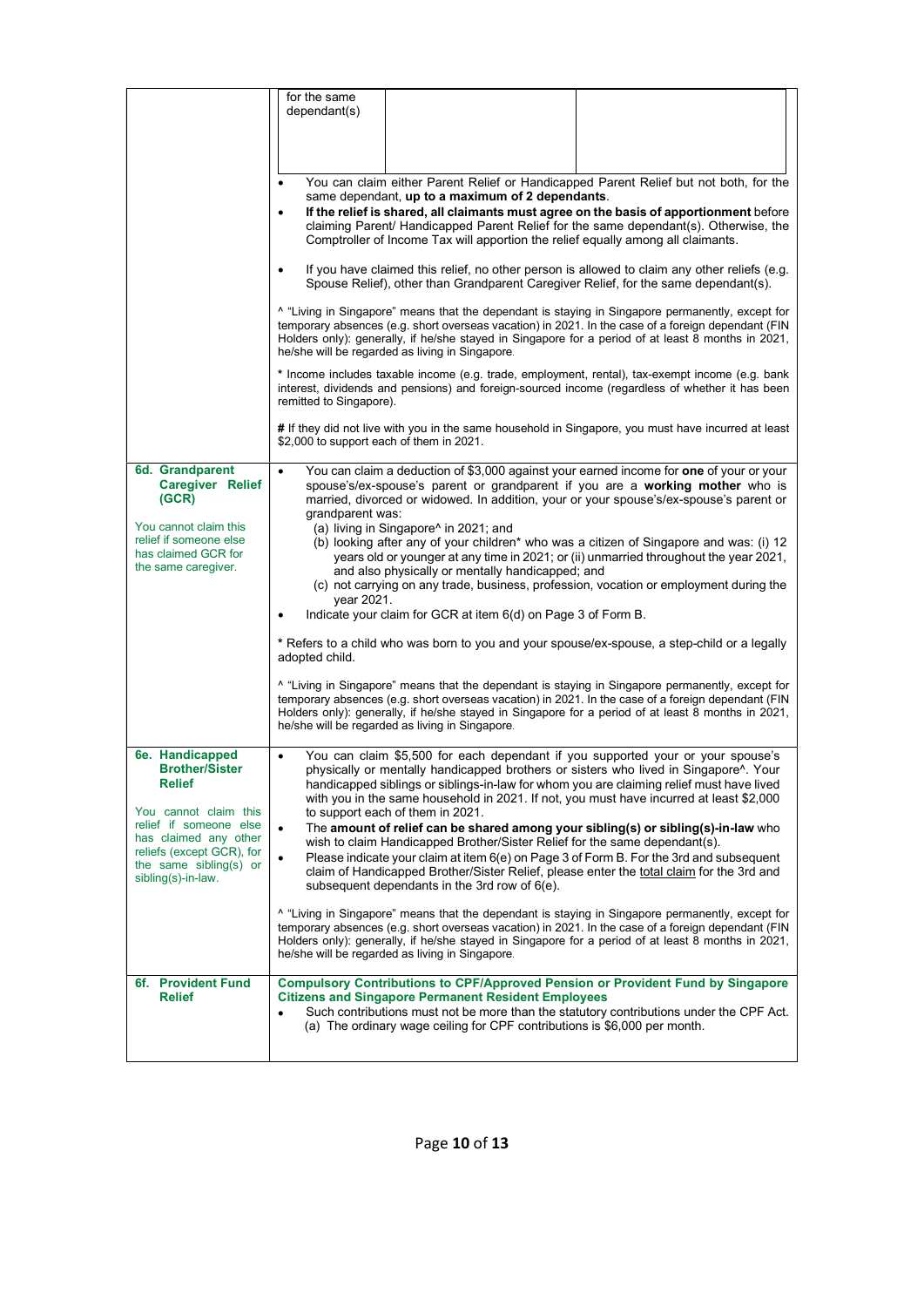|                                                                       | (b) The total ordinary wages (OW) ceiling will be capped at \$72,000 (i.e. 12 months x<br>\$6,000) per year and the overall income cap on compulsory CPF contributions is<br>\$102,000 (i.e. 17 months x \$6,000).                                                                                                                                                                                                                                                                                                                                                                                                                                                                    |
|-----------------------------------------------------------------------|---------------------------------------------------------------------------------------------------------------------------------------------------------------------------------------------------------------------------------------------------------------------------------------------------------------------------------------------------------------------------------------------------------------------------------------------------------------------------------------------------------------------------------------------------------------------------------------------------------------------------------------------------------------------------------------|
|                                                                       | (c) Additional wages will be capped at an amount equal to the difference between<br>\$102,000 and the amount of OW.                                                                                                                                                                                                                                                                                                                                                                                                                                                                                                                                                                   |
|                                                                       | Do not claim this relief if any of your employment income is auto-included as we obtain<br>this information directly from your employer who is in the AIS.                                                                                                                                                                                                                                                                                                                                                                                                                                                                                                                            |
|                                                                       | <b>Compulsory Contributions to CPF by Self-Employed Persons (Medisave Contribution)</b><br>If you are a self-employed person (Singapore Citizen or Singapore Permanent Resident),<br>you are required to make compulsory Medisave contribution if you earned a net trade income<br>of more than \$6,000 in 2021. For more details on the Medisave contribution rates, please<br>refer to the CPF Board website.                                                                                                                                                                                                                                                                       |
|                                                                       | The total tax relief for your compulsory and voluntary CPF contributions will be capped at<br>37% of your net trade income assessed or \$37,740 whichever is the lower.<br>This relief will automatically be included in your tax assessment based on the contribution<br>records transmitted by CPF Board.                                                                                                                                                                                                                                                                                                                                                                           |
|                                                                       | <b>Voluntary contributions to one's own Medisave Account</b><br>If you were a Singapore Citizen or Singapore Permanent Resident in 2021, you can claim<br>your voluntary cash contribution within the annual CPF contribution cap of \$37,740 (i.e. 17<br>months x \$6,000 x 37%) and within your basic healthcare sum, that is specifically directed<br>by you to be paid to your own Medisave Account. Such voluntary contribution must not have<br>been claimed by you as a self-employed person.                                                                                                                                                                                  |
| 6g. Life Insurance                                                    | You can claim the insurance premiums that you have paid for insurance policies on your<br>$\bullet$                                                                                                                                                                                                                                                                                                                                                                                                                                                                                                                                                                                   |
| <b>Relief</b>                                                         | life or your wife's life.<br>Premiums paid for insurance policy on your child's life are not allowed.<br>٠<br>To claim this relief, your total compulsory employee CPF contribution, self-employed<br>$\bullet$<br>Medisave/Voluntary CPF contribution and voluntary cash contribution to your Medisave<br>account in 2021 must be less than \$5,000 and you must have paid the insurance<br>premiums in 2021.<br>If your policies are taken on or after 10 Aug 1973, the insurance company must have an<br>٠<br>office or branch in Singapore.<br>You may claim the lower of:<br>$\bullet$<br>(a) the difference between \$5,000 and your CPF contribution; or                       |
|                                                                       | (b) up to 7% of the insured value of your own/your wife's life or the amount of insurance<br>premiums paid.                                                                                                                                                                                                                                                                                                                                                                                                                                                                                                                                                                           |
| 6h. Course Fees<br><b>Relief</b>                                      | You can claim the actual course fees incurred, up to a maximum of \$5,500, if you<br>have:                                                                                                                                                                                                                                                                                                                                                                                                                                                                                                                                                                                            |
|                                                                       | (a) studied any course or attended any seminar/conference in 2021: (i) leading to an<br>approved academic, professional or vocational qualification; or (ii) relating to your<br>current trade, business, profession, vocation or employment; or<br>completed any course, seminar/conference between 1 Jan 2019 and 31 Dec 2020 and<br>(b)<br>this course, seminar/conference is related to your new trade, business, profession,<br>vocation or employment that commenced in 2021.                                                                                                                                                                                                   |
|                                                                       | Allowable course fees include registration fees or enrolment fees, examination fees,<br>$\bullet$<br>tuition fees and aptitude test fees (for computer courses). You cannot claim living<br>expenses, expenses for textbooks, travelling expenses and any amount paid or<br>reimbursed by your employer/ any other organisation for the course.<br>This relief does not apply to polytechnic/university graduates for their<br>٠<br>polytechnic/university course fees if they have never exercised any employment or<br>carried on any trade, business, profession or vocation before. Vacation jobs or internships<br>are not considered employment for the purpose of this relief. |
|                                                                       | If your assessable income is less than \$22,000, you can defer your claim for course fees.<br>Please visit IRAS' website for more details.                                                                                                                                                                                                                                                                                                                                                                                                                                                                                                                                            |
| 6i. Foreign<br><b>Domestic</b><br><b>Worker Levy</b><br>(FDWL) Relief | You can claim twice the amount of levy paid for one FDW in 2021 against your earned income<br>if you were:<br>a married woman who lived with your husband in 2021; or<br>(a)<br>a married woman and your husband was not resident in Singapore in 2021; or<br>(b)<br>separated from your husband, divorced or widowed and in 2021, had children who lived<br>(c)<br>with you and for whom you could claim child relief.                                                                                                                                                                                                                                                               |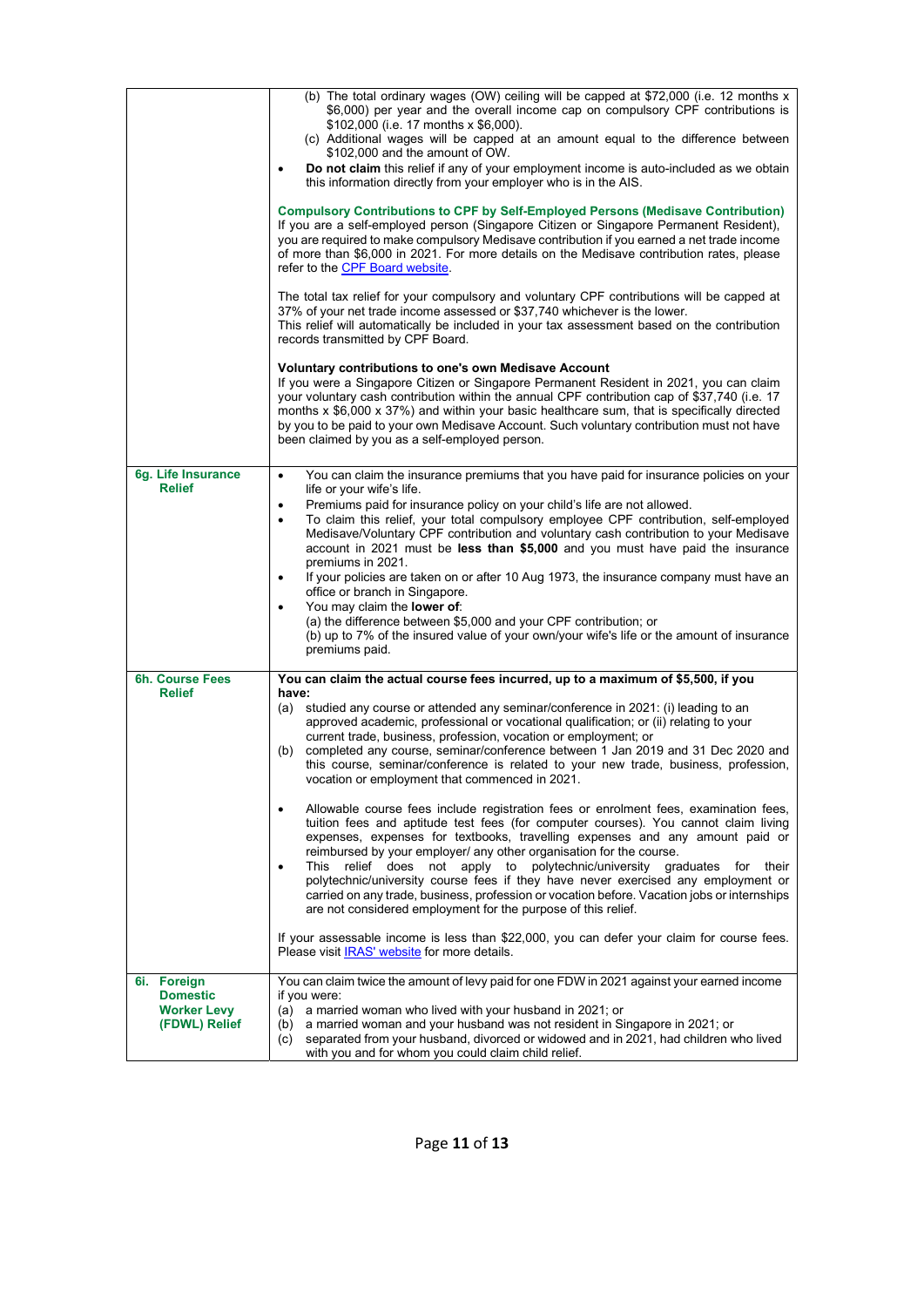|                                        | It does not matter whether the levy was paid by you or your husband. You can claim the lower<br>of the following:<br>(a) twice the amount of levy paid, up to \$1,440 (if you qualify for the concessionary levy of<br>\$60 per month) or \$7,200/\$10,800*; or<br>(b) the amount of your earned income.<br>*The levy rate for the first FDW employed, not on concession, will be \$300 per month. Total<br>amount of relief = $(\$300 \times 12) \times 2 = \$7,200$<br>The levy rate for subsequent FDW(s) employed, not on concession, will be \$450 per month.<br>Total amount of relief = $(\$450 \times 12) \times 2 = \$10,800$                                                                                                                                                                                                                                                             |
|----------------------------------------|----------------------------------------------------------------------------------------------------------------------------------------------------------------------------------------------------------------------------------------------------------------------------------------------------------------------------------------------------------------------------------------------------------------------------------------------------------------------------------------------------------------------------------------------------------------------------------------------------------------------------------------------------------------------------------------------------------------------------------------------------------------------------------------------------------------------------------------------------------------------------------------------------|
|                                        |                                                                                                                                                                                                                                                                                                                                                                                                                                                                                                                                                                                                                                                                                                                                                                                                                                                                                                    |
| <b>Parenthood Tax</b><br>Rebate (PTR)* | You can claim PTR if you were a married, divorced or widowed tax resident of<br>Singapore in 2021 who had a child:<br>born to you and your spouse/ex-spouse in 2021; or<br>(a)<br>legally adopted in 2021 before he/she reached 6 years of age; or<br>(b)<br>born to you and your spouse/ex-spouse before you were married to your<br>(c)<br>spouse/ex-spouse and your marriage was registered in 2021 before your child<br>reached 6 years of age.<br>The child must be a Singapore Citizen:<br>at the time of birth or within 12 months thereafter; or<br>(a)<br>(b) at the time of legal adoption or within 12 months thereafter; or<br>at the time of the marriage of his/her parents or within 12 months thereafter.<br>(c)                                                                                                                                                                   |
|                                        | • The order of your children is determined based on the date of birth, date of legal adoption<br>or date of marriage of parents, as the case may be, for all your children in the same<br>household regardless of whether the child is a qualifying child for the purpose of PTR.<br>• Any sibling who is deceased shall be taken into account in determining the number of<br>siblings a child has at the time of his/her birth, adoption or marriage of his/her parents, as<br>the case may be.                                                                                                                                                                                                                                                                                                                                                                                                  |
|                                        | • The amount of rebate is:<br>$1st$ child: \$5,000;<br>(a)<br>2 <sup>nd</sup> child: \$10,000;<br>(b)<br>3rd and subsequent child: \$20,000 per child<br>(c)<br>You and your spouse can share the PTR based on an apportionment agreed by both of you.<br>If your percentage of PTR claimed does not add up to 100% or you are unable to agree on<br>the apportionment, we will apportion the PTR equally between the both of you. The PTR can                                                                                                                                                                                                                                                                                                                                                                                                                                                     |
|                                        | be offset against your and/or your spouse's income tax. If the income tax payable for that YA<br>is less than the rebate, any unutilised rebate will be automatically offset against the income<br>tax payable for subsequent years until the rebate has been fully utilised.<br>If you are claiming PTR for the first time, complete item 7 in Appendix 2 and send in a<br>photocopy of the following, if applicable:<br>legal adoption papers in the case of an adopted child; and/or<br>(a)<br>marriage certificate for marriage registered outside Singapore.<br>(b)<br>• To avoid double claims for PTR, no child will be considered as a member of two<br>households. Thus, children from a previous marriage will be included in the family unit of<br>only one parent after taking into consideration the rights of custody, care and control and<br>the living arrangements of the child. |
|                                        | • Any unutilised amount can be transferred online at $\frac{myTaxPartial}{from your account}$ to<br>your spouse's account.<br>*If your qualifying child is given up for adoption to another family, you and your spouse will<br>forfeit the remaining PTR balance in respect of this child from the YA following the year the<br>child is given up for adoption.                                                                                                                                                                                                                                                                                                                                                                                                                                                                                                                                   |